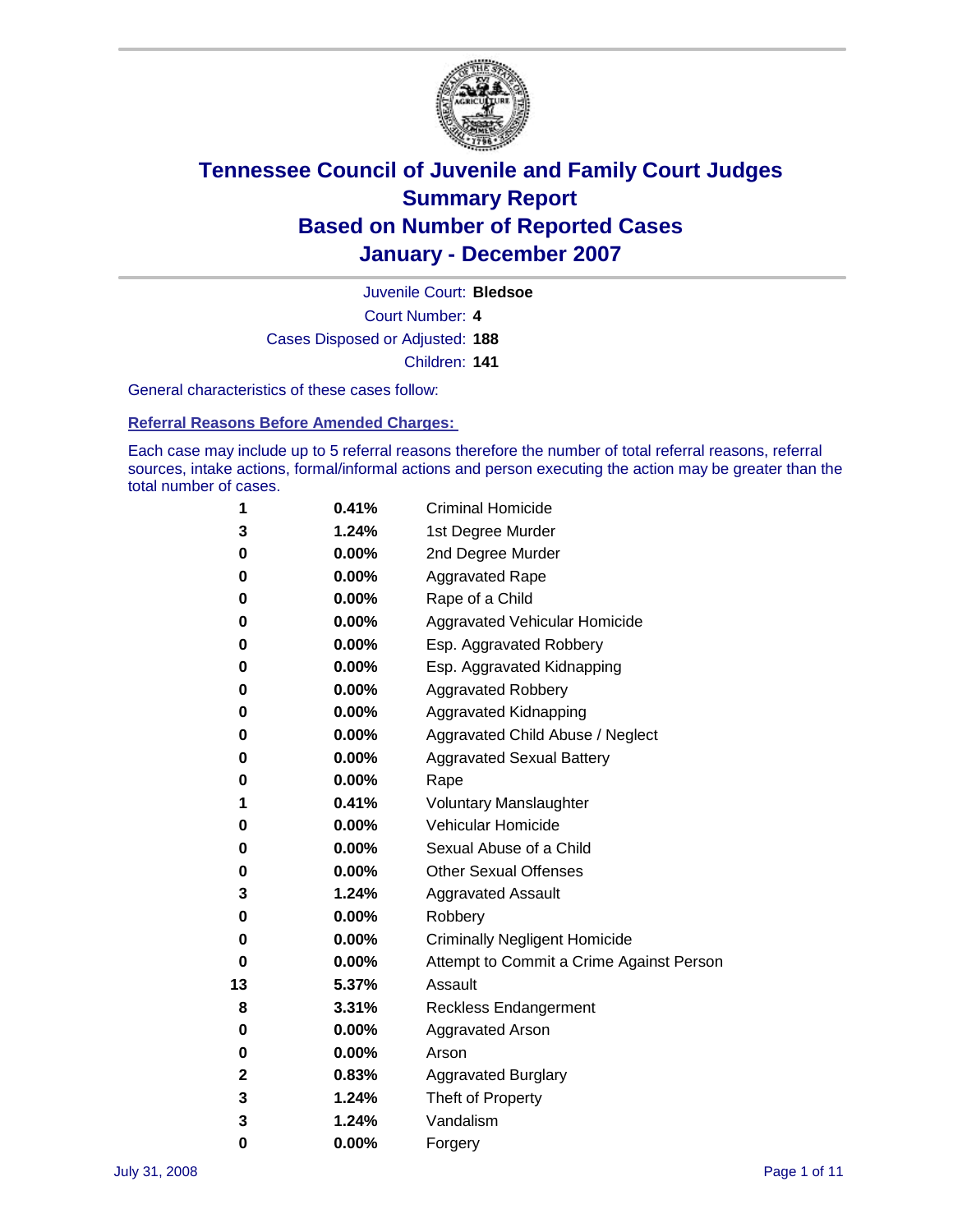

Juvenile Court: **Bledsoe**

Court Number: **4**

Cases Disposed or Adjusted: **188**

Children: **141**

### **Referral Reasons Before Amended Charges:**

Each case may include up to 5 referral reasons therefore the number of total referral reasons, referral sources, intake actions, formal/informal actions and person executing the action may be greater than the total number of cases.

| 0           | 0.00%    | <b>Worthless Checks</b>                                     |
|-------------|----------|-------------------------------------------------------------|
| 0           | 0.00%    | Illegal Possession / Fraudulent Use of Credit / Debit Cards |
| 0           | 0.00%    | <b>Burglary</b>                                             |
| 0           | 0.00%    | Unauthorized Use of a Vehicle                               |
| 0           | 0.00%    | <b>Cruelty to Animals</b>                                   |
| 0           | 0.00%    | Sale of Controlled Substances                               |
| 1           | 0.41%    | <b>Other Drug Offenses</b>                                  |
| 9           | 3.72%    | Possession of Controlled Substances                         |
| 0           | 0.00%    | <b>Criminal Attempt</b>                                     |
| 0           | 0.00%    | Carrying Weapons on School Property                         |
| 0           | 0.00%    | Unlawful Carrying / Possession of a Weapon                  |
| 0           | 0.00%    | <b>Evading Arrest</b>                                       |
| 5           | 2.07%    | Escape                                                      |
| 1           | 0.41%    | Driving Under Influence (DUI)                               |
| 8           | 3.31%    | Possession / Consumption of Alcohol                         |
| 0           | 0.00%    | Resisting Stop, Frisk, Halt, Arrest or Search               |
| 0           | 0.00%    | <b>Aggravated Criminal Trespass</b>                         |
| 1           | 0.41%    | Harassment                                                  |
| 0           | 0.00%    | Failure to Appear                                           |
| 1           | 0.41%    | Filing a False Police Report                                |
| 0           | 0.00%    | Criminal Impersonation                                      |
| 0           | 0.00%    | <b>Disorderly Conduct</b>                                   |
| 0           | 0.00%    | <b>Criminal Trespass</b>                                    |
| 8           | 3.31%    | <b>Public Intoxication</b>                                  |
| 0           | 0.00%    | Gambling                                                    |
| 33          | 13.64%   | Traffic                                                     |
| 0           | $0.00\%$ | <b>Local Ordinances</b>                                     |
| $\mathbf 2$ | 0.83%    | Violation of Wildlife Regulations                           |
| 1           | 0.41%    | Contempt of Court                                           |
| 6           | 2.48%    | Violation of Probation                                      |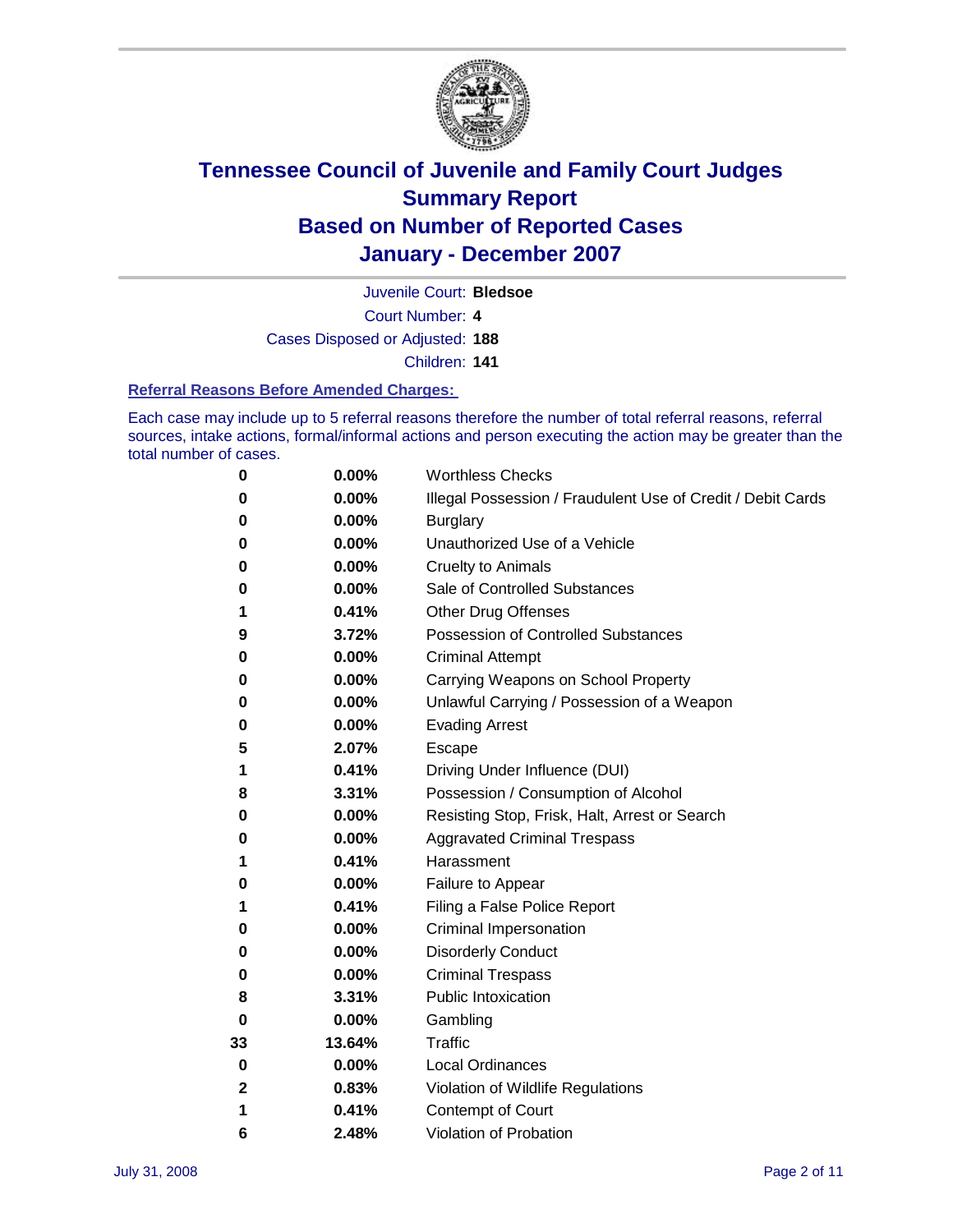

Court Number: **4** Juvenile Court: **Bledsoe** Cases Disposed or Adjusted: **188** Children: **141**

#### **Referral Reasons Before Amended Charges:**

Each case may include up to 5 referral reasons therefore the number of total referral reasons, referral sources, intake actions, formal/informal actions and person executing the action may be greater than the total number of cases.

| 0            | $0.00\%$ | Violation of Aftercare                |
|--------------|----------|---------------------------------------|
| 34           | 14.05%   | <b>Unruly Behavior</b>                |
| 46           | 19.01%   | Truancy                               |
| 0            | 0.00%    | In-State Runaway                      |
| $\bf{0}$     | 0.00%    | Out-of-State Runaway                  |
| 11           | 4.55%    | Possession of Tobacco Products        |
| $\mathbf{2}$ | 0.83%    | Violation of a Valid Court Order      |
| 0            | 0.00%    | Violation of Curfew                   |
| 0            | 0.00%    | <b>Sexually Abused Child</b>          |
| 0            | $0.00\%$ | <b>Physically Abused Child</b>        |
| 3            | 1.24%    | Dependency / Neglect                  |
| 0            | $0.00\%$ | <b>Termination of Parental Rights</b> |
| 0            | 0.00%    | Violation of Pretrial Diversion       |
| 0            | $0.00\%$ | Violation of Informal Adjustment      |
| 6            | 2.48%    | <b>Judicial Review</b>                |
| 0            | $0.00\%$ | <b>Administrative Review</b>          |
| 0            | $0.00\%$ | <b>Foster Care Review</b>             |
| 24           | 9.92%    | Custody                               |
| 0            | 0.00%    | Visitation                            |
| 0            | $0.00\%$ | Paternity / Legitimation              |
| 1            | 0.41%    | Child Support                         |
| 0            | 0.00%    | <b>Request for Medical Treatment</b>  |
| $\mathbf 2$  | 0.83%    | <b>Consent to Marry</b>               |
| 0            | 0.00%    | Other                                 |
| 242          | 100.00%  | <b>Total Referrals</b>                |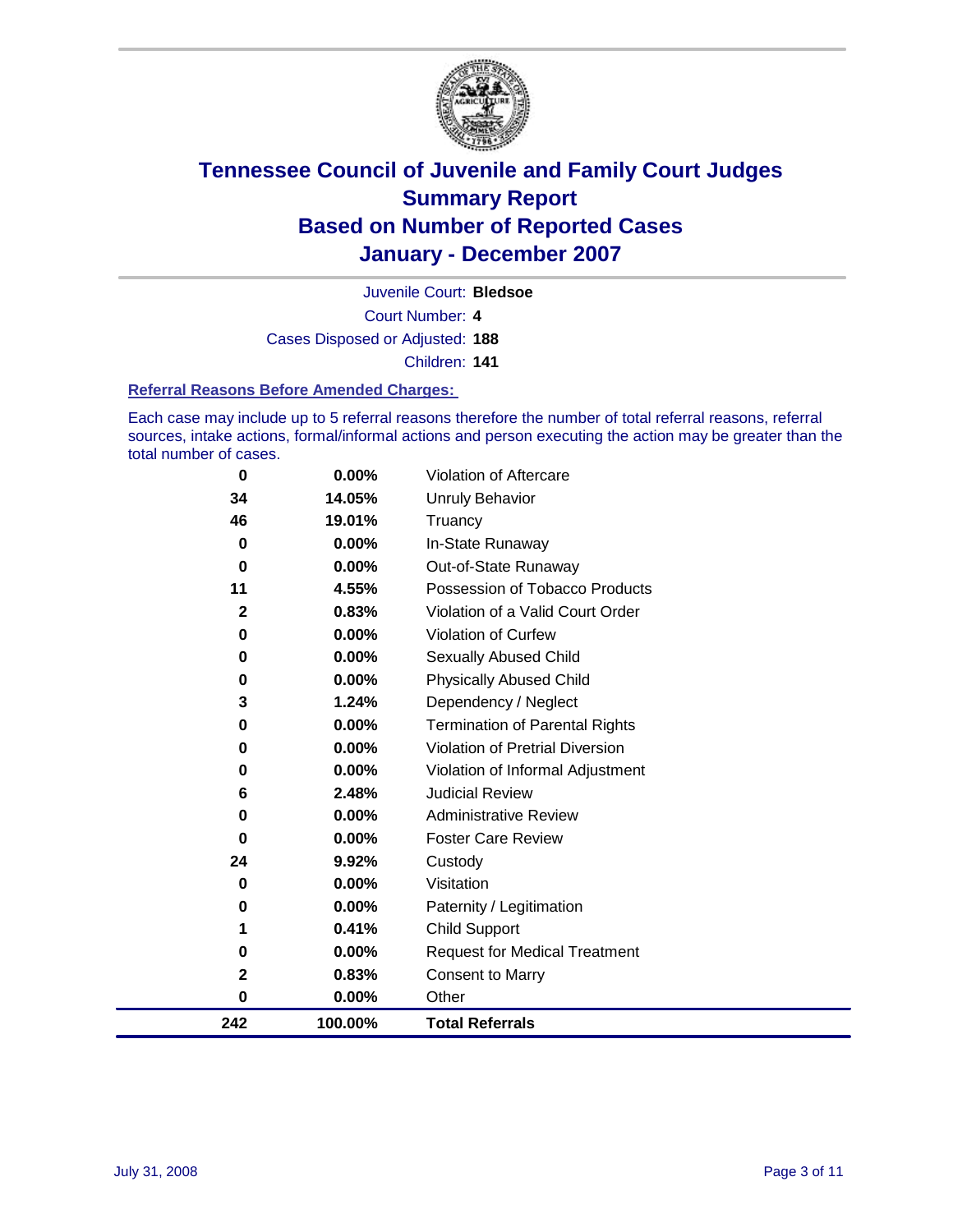

|                            |                                 | Juvenile Court: Bledsoe           |
|----------------------------|---------------------------------|-----------------------------------|
|                            |                                 | Court Number: 4                   |
|                            | Cases Disposed or Adjusted: 188 |                                   |
|                            |                                 | Children: 141                     |
| <b>Referral Sources: 1</b> |                                 |                                   |
| 93                         | 38.43%                          | Law Enforcement                   |
| 31                         | 12.81%                          | Parents                           |
| 11                         | 4.55%                           | <b>Relatives</b>                  |
| 3                          | 1.24%                           | Self                              |
| 61                         | 25.21%                          | School                            |
| 1                          | 0.41%                           | <b>CSA</b>                        |
| 11                         | 4.55%                           | <b>DCS</b>                        |
| 3                          | 1.24%                           | <b>Other State Department</b>     |
| 0                          | $0.00\%$                        | <b>District Attorney's Office</b> |
| $12 \,$                    | 4.96%                           | <b>Court Staff</b>                |
| 0                          | $0.00\%$                        | Social Agency                     |
| $\mathbf{2}$               | 0.83%                           | <b>Other Court</b>                |

| 100.00%  | <b>Total Referral Sources</b> |  |
|----------|-------------------------------|--|
| $0.00\%$ | Other                         |  |
| $0.00\%$ | <b>Unknown</b>                |  |
| $0.00\%$ | Hospital                      |  |
| 0.83%    | Child & Parent                |  |
| 4.96%    | Victim                        |  |
|          |                               |  |

### **Age of Child at Referral: 2**

| 141 | 100.00% | <b>Total Child Count</b> |
|-----|---------|--------------------------|
| 0   | 0.00%   | Unknown / Not Reported   |
| 3   | 2.13%   | Ages 19 and Over         |
| 45  | 31.91%  | Ages 17 through 18       |
| 49  | 34.75%  | Ages 15 through 16       |
| 20  | 14.18%  | Ages 13 through 14       |
| 7   | 4.96%   | Ages 11 through 12       |
| 17  | 12.06%  | Ages 10 and Under        |
|     |         |                          |

<sup>1</sup> If different than number of Referral Reasons (242), verify accuracy of your court's data.

One child could be counted in multiple categories, verify accuracy of your court's data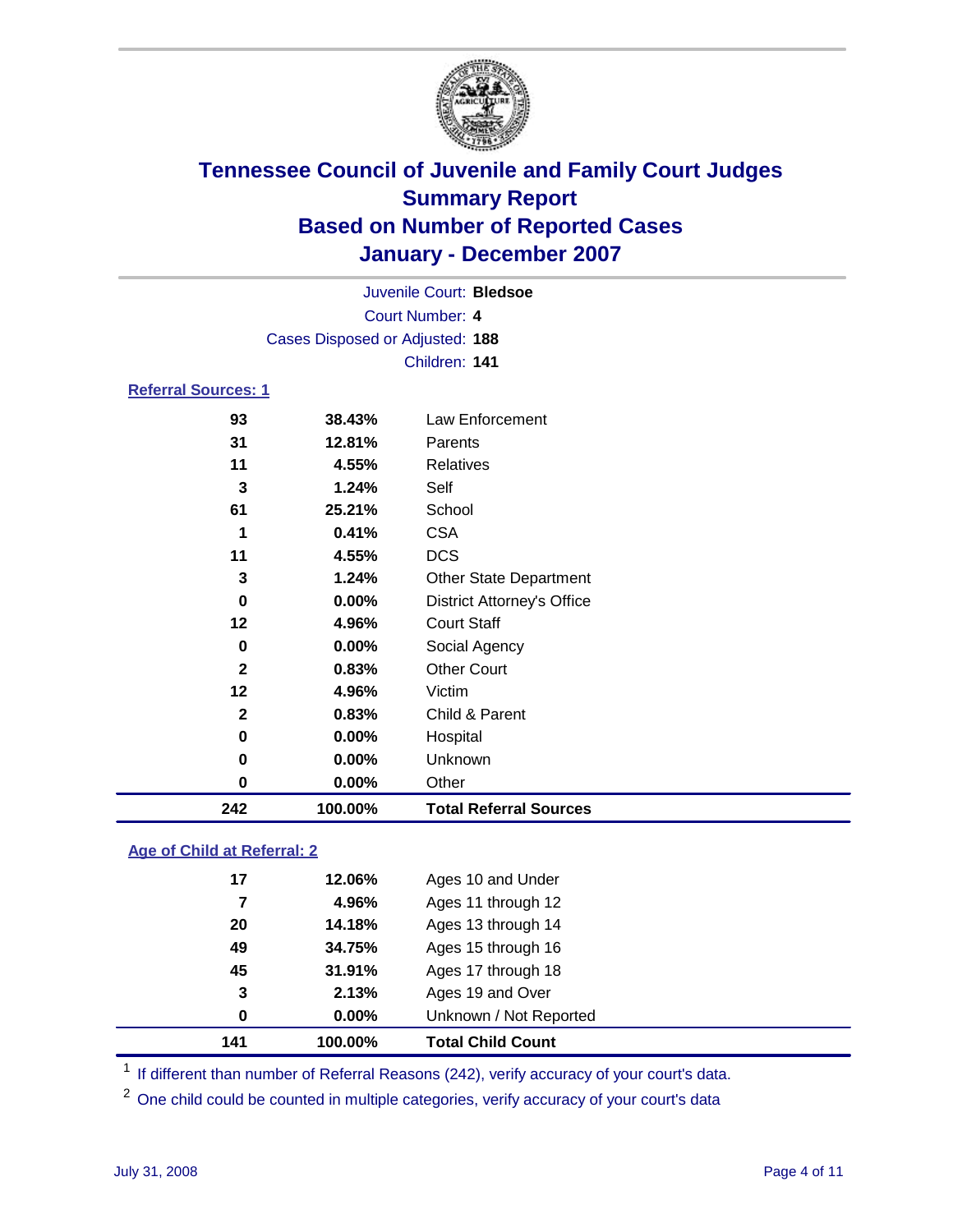

| Juvenile Court: Bledsoe                 |         |                          |  |  |  |
|-----------------------------------------|---------|--------------------------|--|--|--|
| Court Number: 4                         |         |                          |  |  |  |
| Cases Disposed or Adjusted: 188         |         |                          |  |  |  |
|                                         |         | Children: 141            |  |  |  |
| <b>Sex of Child: 1</b>                  |         |                          |  |  |  |
| 80                                      | 56.74%  | Male                     |  |  |  |
| 61                                      | 43.26%  | Female                   |  |  |  |
| $\bf{0}$                                | 0.00%   | Unknown                  |  |  |  |
| 141                                     | 100.00% | <b>Total Child Count</b> |  |  |  |
| <b>Race of Child: 1</b>                 |         |                          |  |  |  |
| 128                                     | 90.78%  | White                    |  |  |  |
| 6                                       | 4.26%   | African American         |  |  |  |
| $\mathbf 0$                             | 0.00%   | Native American          |  |  |  |
| 0                                       | 0.00%   | Asian                    |  |  |  |
| $\overline{7}$                          | 4.96%   | Mixed                    |  |  |  |
| $\mathbf 0$                             | 0.00%   | Unknown                  |  |  |  |
| 141                                     | 100.00% | <b>Total Child Count</b> |  |  |  |
| <b>Hispanic Origin: 1</b>               |         |                          |  |  |  |
| $6\phantom{1}$                          | 4.26%   | Yes                      |  |  |  |
| 135                                     | 95.74%  | <b>No</b>                |  |  |  |
| $\mathbf 0$                             | 0.00%   | Unknown                  |  |  |  |
| 141                                     | 100.00% | <b>Total Child Count</b> |  |  |  |
| <b>School Enrollment of Children: 1</b> |         |                          |  |  |  |
| 121                                     | 85.82%  | Yes                      |  |  |  |
| 17                                      | 12.06%  | No                       |  |  |  |
| 3                                       | 2.13%   | Unknown                  |  |  |  |
| 141                                     | 100.00% | <b>Total Child Count</b> |  |  |  |

One child could be counted in multiple categories, verify accuracy of your court's data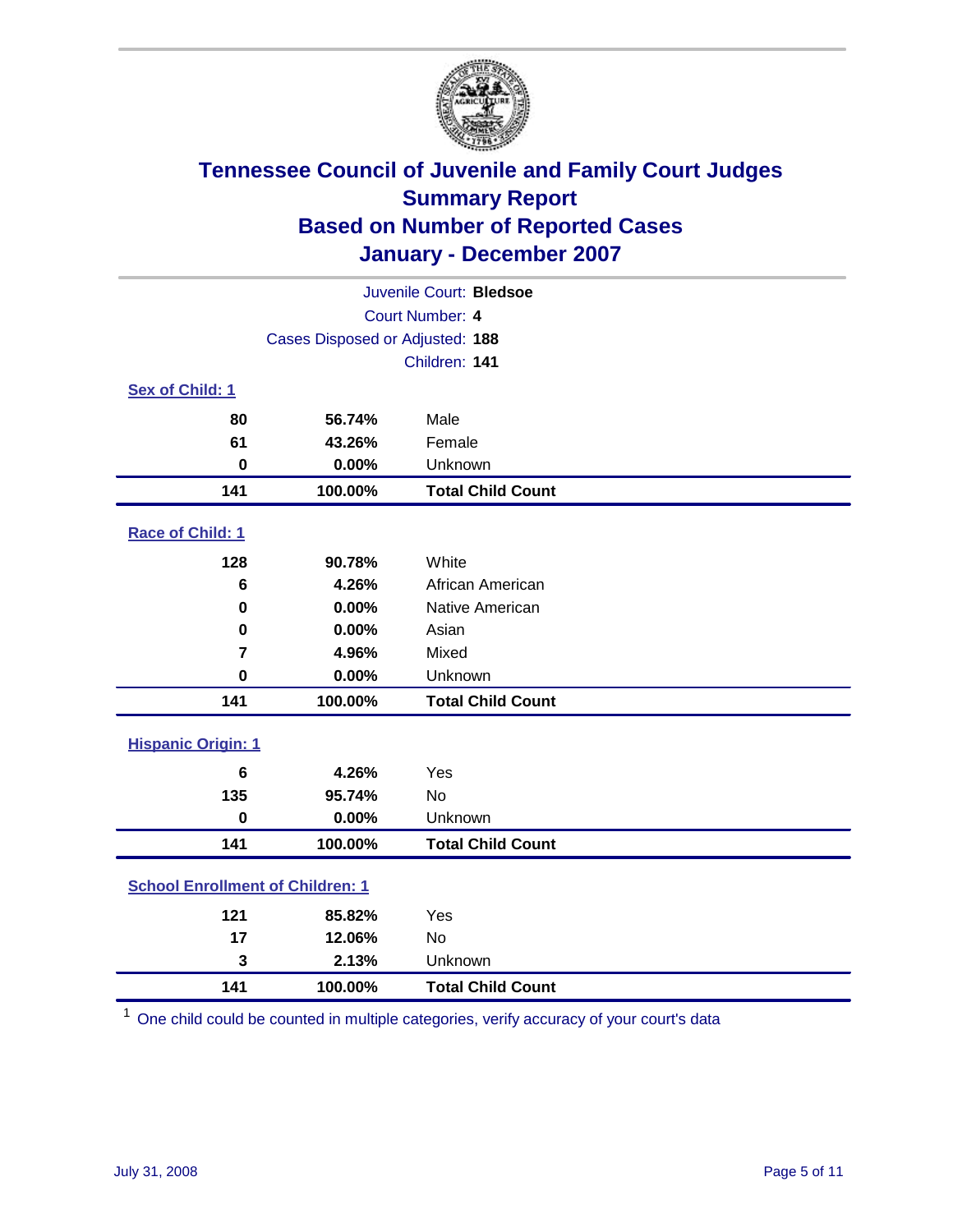

Court Number: **4** Juvenile Court: **Bledsoe** Cases Disposed or Adjusted: **188** Children: **141 Living Arrangement of Child at Time of Referral: 1 16.31%** With Both Biological Parents

| 141 | 100.00%  | <b>Total Child Count</b>             |
|-----|----------|--------------------------------------|
| 0   | $0.00\%$ | Other                                |
| 3   | 2.13%    | Unknown                              |
| 2   | 1.42%    | Independent                          |
| 6   | 4.26%    | In an Institution                    |
| 0   | $0.00\%$ | In a Residential Center              |
| 0   | $0.00\%$ | In a Group Home                      |
| 5   | 3.55%    | With Foster Family                   |
| 4   | 2.84%    | <b>With Adoptive Parents</b>         |
| 16  | 11.35%   | <b>With Relatives</b>                |
| 12  | 8.51%    | <b>With Father</b>                   |
| 48  | 34.04%   | With Mother                          |
| 18  | 12.77%   | With Mother and Stepfather           |
| 4   | 2.84%    | With Father and Stepmother           |
| د∠  | 10.31%   | <i>vvith Both Biological Parents</i> |

### **Type of Detention: 2**

| 188          | 100.00%  | <b>Total Detention Count</b> |  |
|--------------|----------|------------------------------|--|
| 0            | $0.00\%$ | Other                        |  |
| 165          | 87.77%   | Does Not Apply               |  |
| 0            | $0.00\%$ | <b>Unknown</b>               |  |
| 0            | 0.00%    | <b>Psychiatric Hospital</b>  |  |
| 0            | $0.00\%$ | Jail - No Separation         |  |
| 0            | $0.00\%$ | Jail - Partial Separation    |  |
| 0            | $0.00\%$ | Jail - Complete Separation   |  |
| 21           | 11.17%   | Juvenile Detention Facility  |  |
| $\mathbf{2}$ | $1.06\%$ | Non-Secure Placement         |  |
|              |          |                              |  |

<sup>1</sup> One child could be counted in multiple categories, verify accuracy of your court's data

<sup>2</sup> If different than number of Cases (188) verify accuracy of your court's data.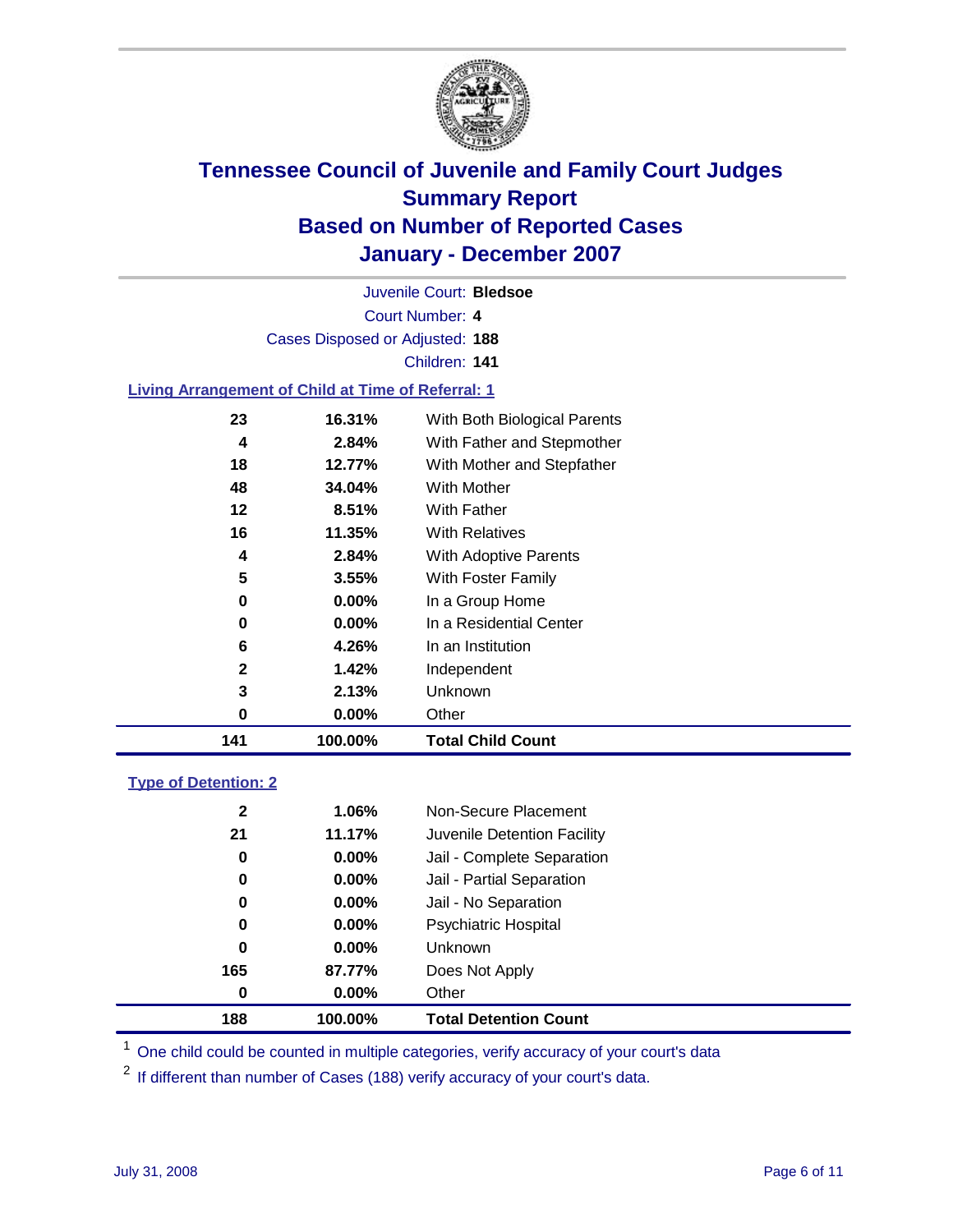

| Juvenile Court: Bledsoe                            |         |                                      |  |  |  |  |
|----------------------------------------------------|---------|--------------------------------------|--|--|--|--|
| Court Number: 4                                    |         |                                      |  |  |  |  |
| Cases Disposed or Adjusted: 188                    |         |                                      |  |  |  |  |
| Children: 141                                      |         |                                      |  |  |  |  |
| <b>Placement After Secure Detention Hearing: 1</b> |         |                                      |  |  |  |  |
| 10                                                 | 5.32%   | Returned to Prior Living Arrangement |  |  |  |  |
| $\overline{7}$                                     | 3.72%   | Juvenile Detention Facility          |  |  |  |  |
| 0                                                  | 0.00%   | Jail                                 |  |  |  |  |
| $\mathbf{2}$                                       | 1.06%   | Shelter / Group Home                 |  |  |  |  |
| 4                                                  | 2.13%   | <b>Foster Family Home</b>            |  |  |  |  |
| $\bf{0}$                                           | 0.00%   | Psychiatric Hospital                 |  |  |  |  |
| 0                                                  | 0.00%   | Unknown / Not Reported               |  |  |  |  |
| 165                                                | 87.77%  | Does Not Apply                       |  |  |  |  |
| 0                                                  | 0.00%   | Other                                |  |  |  |  |
| 188                                                | 100.00% | <b>Total Placement Count</b>         |  |  |  |  |
| <b>Intake Actions: 2</b>                           |         |                                      |  |  |  |  |
| 201                                                | 83.06%  | <b>Petition Filed</b>                |  |  |  |  |
| 11                                                 | 4.55%   | <b>Motion Filed</b>                  |  |  |  |  |
| 29                                                 | 11.98%  | <b>Citation Processed</b>            |  |  |  |  |
| $\bf{0}$                                           | 0.00%   | Notification of Paternity Processed  |  |  |  |  |
| 1                                                  | 0.41%   | Scheduling of Judicial Review        |  |  |  |  |
| 0                                                  | 0.00%   | Scheduling of Administrative Review  |  |  |  |  |
| 0                                                  | 0.00%   | Scheduling of Foster Care Review     |  |  |  |  |
| $\bf{0}$                                           | 0.00%   | Unknown                              |  |  |  |  |
| 0                                                  | 0.00%   | Does Not Apply                       |  |  |  |  |
| $\bf{0}$                                           | 0.00%   | Other                                |  |  |  |  |
| 242                                                | 100.00% | <b>Total Intake Count</b>            |  |  |  |  |

<sup>1</sup> If different than number of Cases (188) verify accuracy of your court's data.

<sup>2</sup> If different than number of Referral Reasons (242), verify accuracy of your court's data.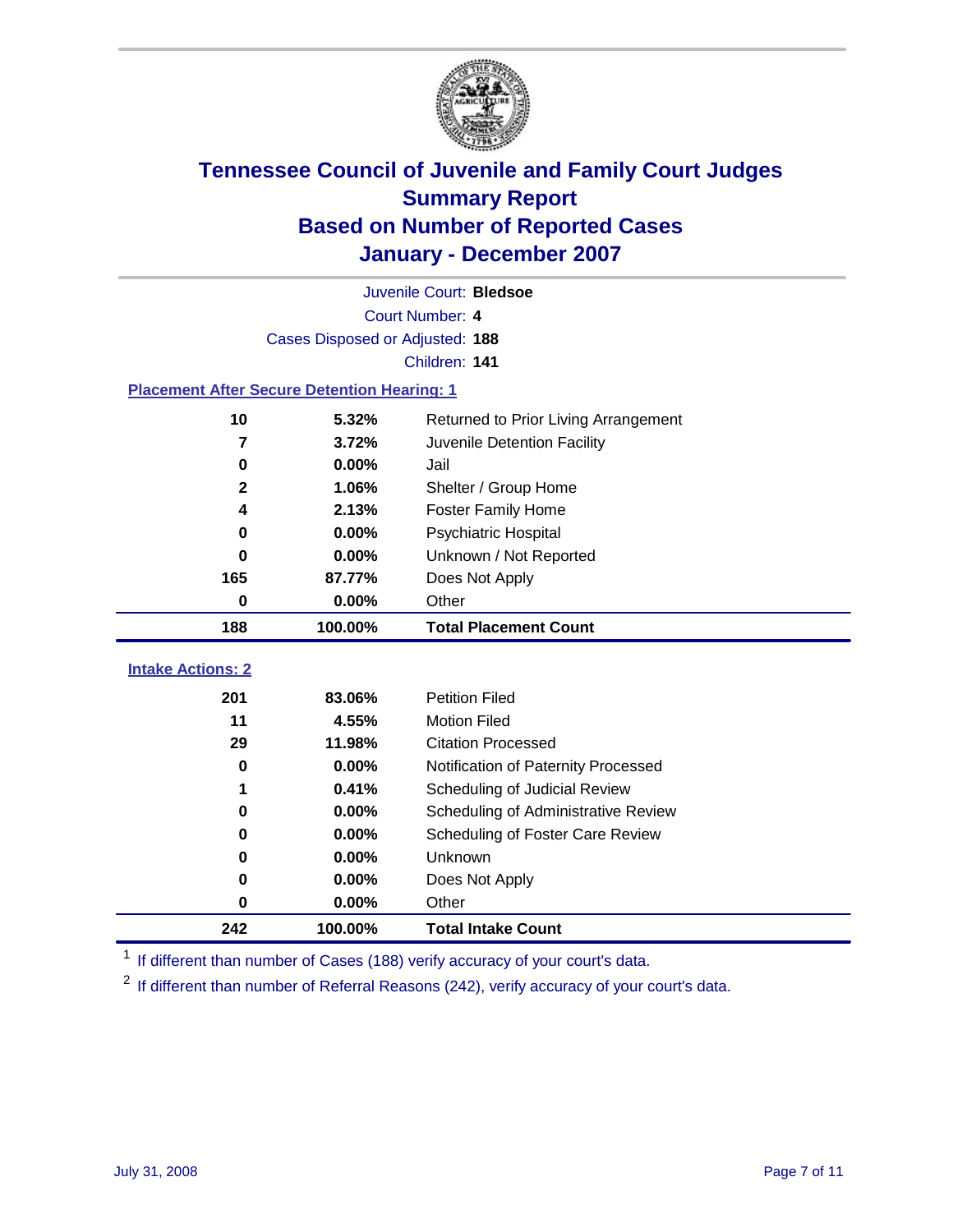

Court Number: **4** Juvenile Court: **Bledsoe** Cases Disposed or Adjusted: **188** Children: **141**

### **Last Grade Completed by Child: 1**

| 141          | 100.00% | <b>Total Child Count</b> |
|--------------|---------|--------------------------|
| 0            | 0.00%   | Other                    |
| 11           | 7.80%   | Unknown                  |
| $\bf{0}$     | 0.00%   | Never Attended School    |
| $\mathbf{2}$ | 1.42%   | Graduated                |
| 9            | 6.38%   | <b>GED</b>               |
| $\bf{0}$     | 0.00%   | Non-Graded Special Ed    |
| $\mathbf 0$  | 0.00%   | 12th Grade               |
| 13           | 9.22%   | 11th Grade               |
| 27           | 19.15%  | 10th Grade               |
| 23           | 16.31%  | 9th Grade                |
| 13           | 9.22%   | 8th Grade                |
| 12           | 8.51%   | 7th Grade                |
| 9            | 6.38%   | 6th Grade                |
| 4            | 2.84%   | 5th Grade                |
| 7            | 4.96%   | 4th Grade                |
| 1            | 0.71%   | 3rd Grade                |
| 3            | 2.13%   | 2nd Grade                |
| $\bf{0}$     | 0.00%   | 1st Grade                |
| 1            | 0.71%   | Kindergarten             |
|              | 0.71%   | Preschool                |
| 5            | 3.55%   | Too Young for School     |

### **Enrolled in Special Education: 1**

| 6.38%<br><b>Unknown</b><br>9 |  |
|------------------------------|--|
| 115<br>81.56%<br>No.         |  |
| 17<br>Yes<br>12.06%          |  |

<sup>1</sup> One child could be counted in multiple categories, verify accuracy of your court's data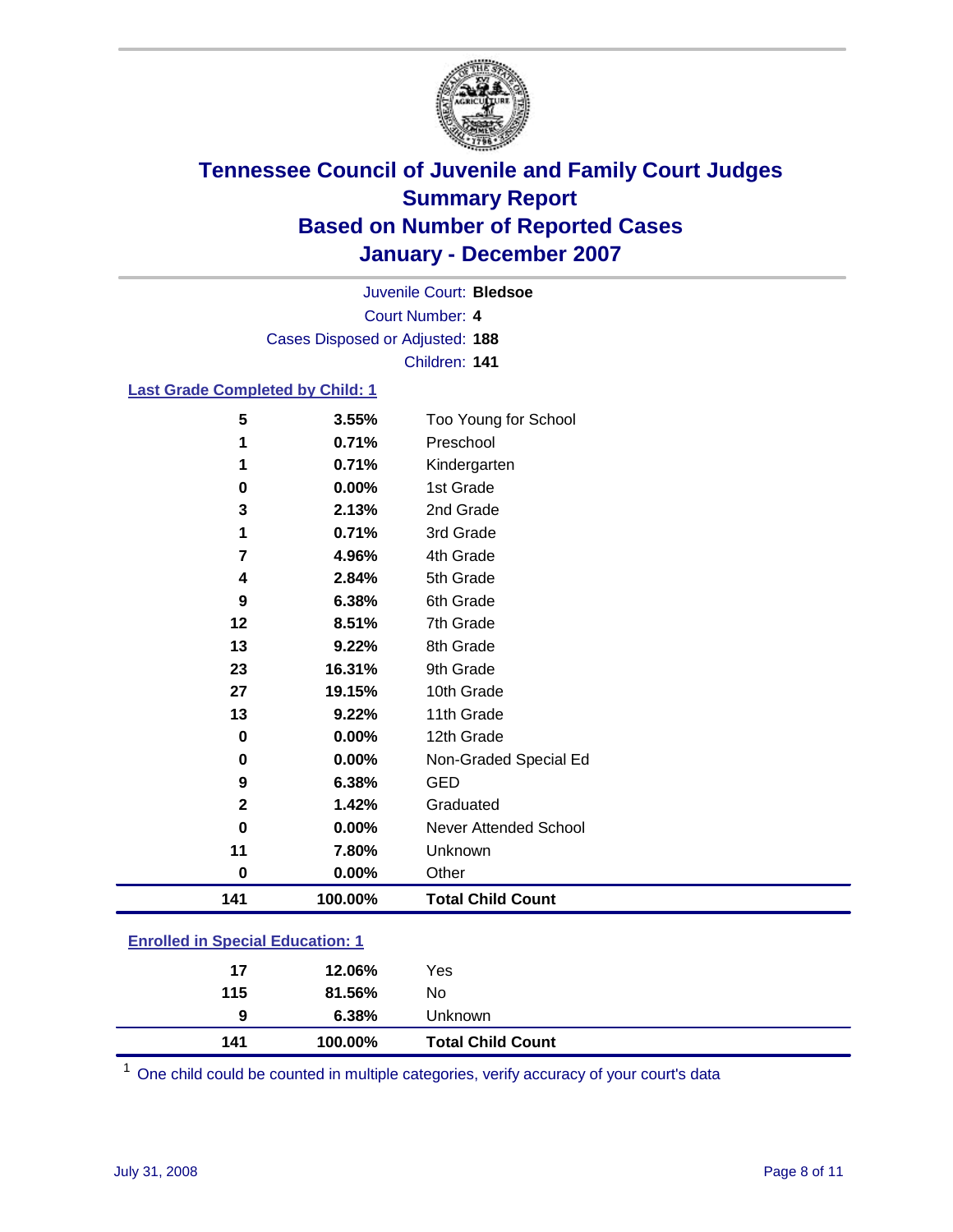

|                              |                                 | Juvenile Court: Bledsoe   |
|------------------------------|---------------------------------|---------------------------|
|                              |                                 | Court Number: 4           |
|                              | Cases Disposed or Adjusted: 188 |                           |
|                              |                                 | Children: 141             |
| <b>Action Executed By: 1</b> |                                 |                           |
| 242                          | 100.00%                         | Judge                     |
| 0                            | $0.00\%$                        | Referee                   |
| 0                            | $0.00\%$                        | <b>YSO</b>                |
| 0                            | $0.00\%$                        | Other                     |
| 0                            | $0.00\%$                        | Unknown / Not Reported    |
| 242                          | 100.00%                         | <b>Total Action Count</b> |

### **Formal / Informal Actions: 1**

| 104 | 42.98%   | Dismissed                                        |
|-----|----------|--------------------------------------------------|
| 0   | 0.00%    | Retired / Nolle Prosequi                         |
| 43  | 17.77%   | <b>Complaint Substantiated Delinquent</b>        |
| 27  | 11.16%   | <b>Complaint Substantiated Status Offender</b>   |
| 1   | 0.41%    | <b>Complaint Substantiated Dependent/Neglect</b> |
| 0   | $0.00\%$ | <b>Complaint Substantiated Abused</b>            |
| 0   | $0.00\%$ | <b>Complaint Substantiated Mentally III</b>      |
| 0   | $0.00\%$ | Informal Adjustment                              |
| 8   | 3.31%    | <b>Pretrial Diversion</b>                        |
| 0   | 0.00%    | <b>Transfer to Adult Court Hearing</b>           |
| 9   | 3.72%    | Charges Cleared by Transfer to Adult Court       |
| 24  | $9.92\%$ | Special Proceeding                               |
| 9   | 3.72%    | <b>Review Concluded</b>                          |
| 17  | $7.02\%$ | Case Held Open                                   |
| 0   | $0.00\%$ | Other                                            |
| 0   | $0.00\%$ | Unknown / Not Reported                           |
| 242 | 100.00%  | <b>Total Action Count</b>                        |

<sup>1</sup> If different than number of Referral Reasons (242), verify accuracy of your court's data.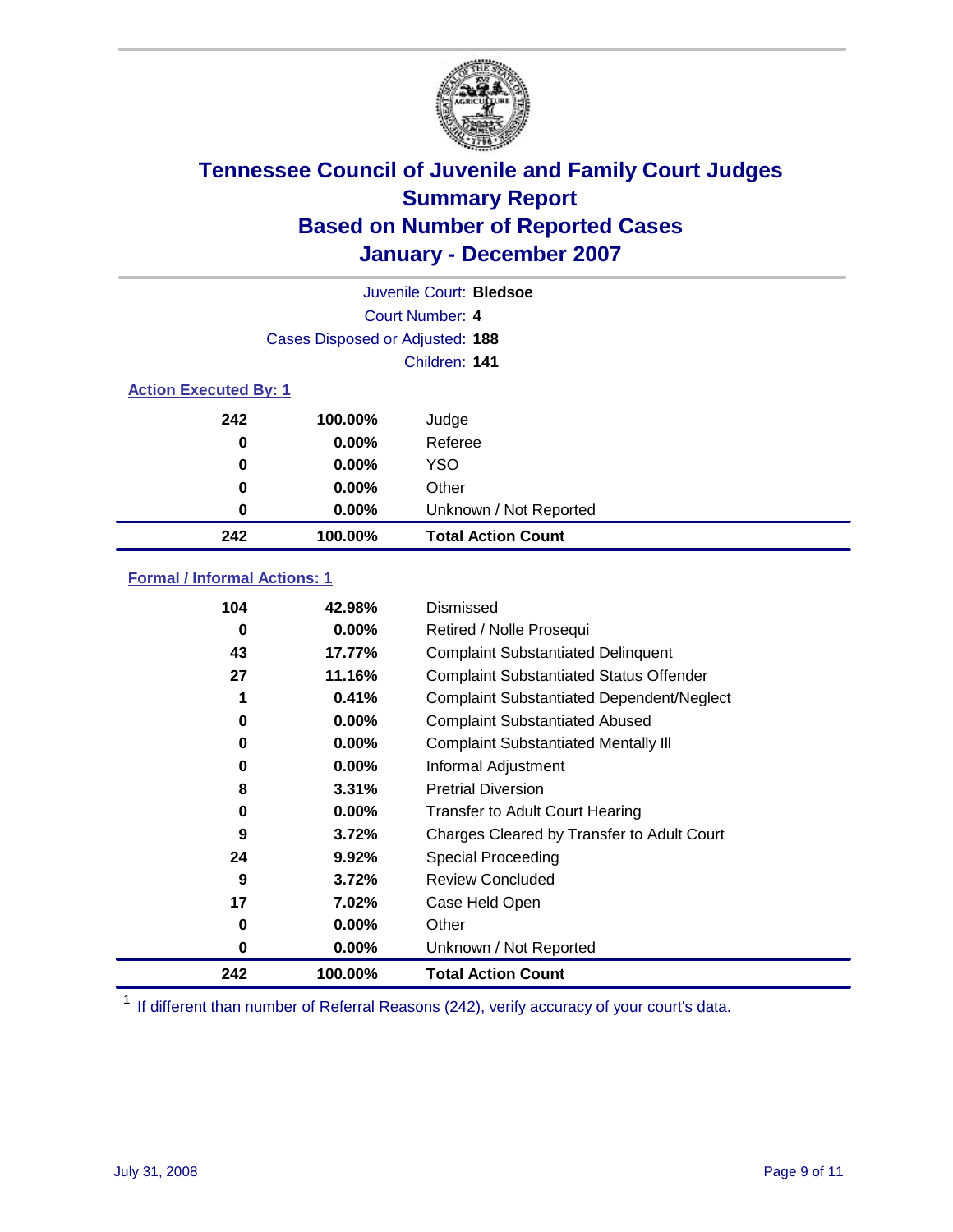

|                       |                                 | Juvenile Court: Bledsoe                               |
|-----------------------|---------------------------------|-------------------------------------------------------|
|                       |                                 | Court Number: 4                                       |
|                       | Cases Disposed or Adjusted: 188 |                                                       |
|                       |                                 | Children: 141                                         |
| <b>Case Outcomes:</b> |                                 | There can be multiple outcomes for one child or case. |
| 66                    | 17.98%                          | <b>Case Dismissed</b>                                 |
| 1                     | 0.27%                           | Case Retired or Nolle Prosequi                        |
| 1                     | 0.27%                           | Warned / Counseled                                    |
| 24                    | 6.54%                           | Held Open For Review                                  |
| 1                     | 0.27%                           | Supervision / Probation to Juvenile Court             |
| 0                     | 0.00%                           | <b>Probation to Parents</b>                           |
| 0                     | 0.00%                           | Referral to Another Entity for Supervision / Service  |
| 10                    | 2.72%                           | Referred for Mental Health Counseling                 |
| 8                     | 2.18%                           | Referred for Alcohol and Drug Counseling              |
| 0                     | 0.00%                           | <b>Referred to Alternative School</b>                 |
| 0                     | 0.00%                           | Referred to Private Child Agency                      |
| 12                    | 3.27%                           | Referred to Defensive Driving School                  |
| 0                     | 0.00%                           | Referred to Alcohol Safety School                     |
| 38                    | 10.35%                          | Referred to Juvenile Court Education-Based Program    |
| 0                     | 0.00%                           | Driver's License Held Informally                      |
| 0                     | 0.00%                           | <b>Voluntary Placement with DMHMR</b>                 |
| 0                     | 0.00%                           | <b>Private Mental Health Placement</b>                |
| 0                     | 0.00%                           | <b>Private MR Placement</b>                           |
| 0                     | 0.00%                           | Placement with City/County Agency/Facility            |
| 0                     | 0.00%                           | Placement with Relative / Other Individual            |
| 3                     | 0.82%                           | Fine                                                  |
| 41                    | 11.17%                          | <b>Public Service</b>                                 |
| 1                     | 0.27%                           | Restitution                                           |
| 0                     | 0.00%                           | <b>Runaway Returned</b>                               |
| 9                     | 2.45%                           | No Contact Order                                      |
| 0                     | 0.00%                           | Injunction Other than No Contact Order                |
| 1                     | 0.27%                           | <b>House Arrest</b>                                   |
| 13                    | 3.54%                           | <b>Court Defined Curfew</b>                           |
| 0                     | 0.00%                           | Dismissed from Informal Adjustment                    |
| 0                     | 0.00%                           | <b>Dismissed from Pretrial Diversion</b>              |
| 0                     | 0.00%                           | <b>Released from Probation</b>                        |
| 3                     | 0.82%                           | <b>Transferred to Adult Court</b>                     |
| 0                     | $0.00\%$                        | <b>DMHMR Involuntary Commitment</b>                   |